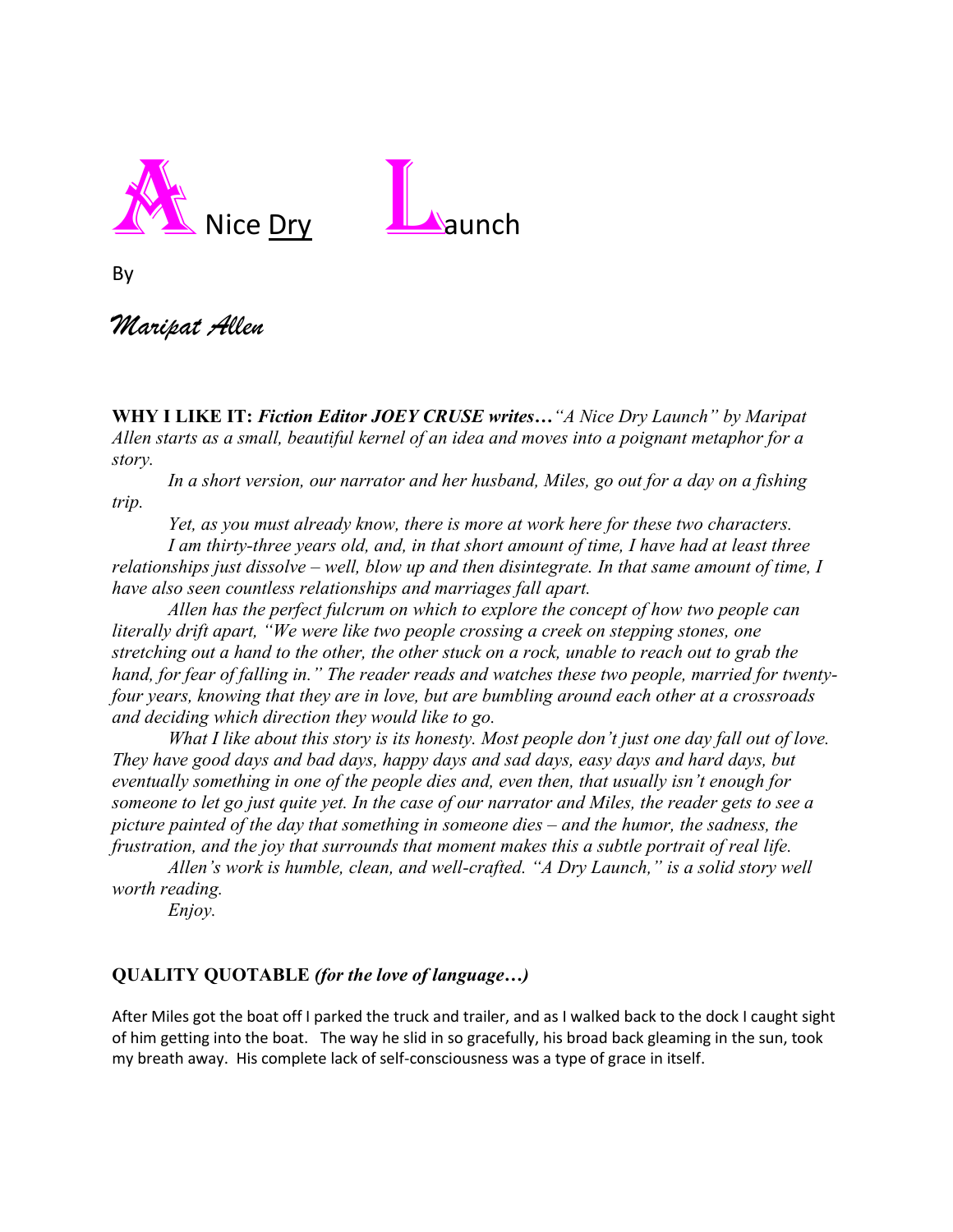## A NICE DRY LAUNCH by Maripat Allen

I'd learned that with a good strong rope and a can of silicone spray you could board and launch a fishing boat without ever having to touch the water. It looked simple enough on Youtube, and sounded good to me. A nice dry launch.

"Getting in the water is half the fun!" Miles had said. But I didn't like the wet, the cold, the slimy ramp under foot, the trying not to flip the boat as I heaved myself into it. "I'll help you with that," he said. "Remember when I taught you to roller blade?" "I was twenty then," I said, but I looked away and smiled to myself as I recalled how he'd caught me around the waist when I stumbled while skating, and how later that night he'd pulled me to him in the same way, and we'd made love and laughed at the goofy eroticism of that earlier moment. The sweet, surprising rescue had unlocked a door in me. But like someone who's grown up in a dangerous neighborhood, I could never leave a door unlocked for long. "What about my shorts?" I said, "They'll get soaked." "So what? They'll dry." But who wanted to sit in a puddle? And as far as wearing a bathing suit—his suggestion-- who wanted to see a middle aged woman's stretch marks and cellulite? "No one's going to notice that," he said. Well, I would.

We'd been married twenty-four years and the kids were off at college, our youngest having just started his freshman year two weeks before. The long, gold light of September reminded me of my own first days of college, the freedom, the relief. Even the cafeteria had been a wonder, with its hum of conversation and grace notes of laughter. But the occasional sound of a dish breaking would make my heart pound, and I'd have to remind myself that this time it was just an accident.

Miles had just traded in his old fishing boat for a new one, a shiny aluminum fourteen-footer, with a small motor, for those souls who might row out into the lake but lacked the stamina to row back. He was so pleased with it, proud even. He'd loaded it with his fishing gear and night-crawlers he'd dug up earlier that morning, while I slept. "The fish like them fresh!" he'd said. The kids had fished with him when they were younger, but now they were gone, off at the universities where childhoods receded in memory and parents shrank in importance. We'd scrimped to pay their tuition, and now college was stealing them away. So when Miles had said, "Let's go fishing together, just you and me!" I'd agreed, although it had been over twenty years. I had never really liked wobbling around the water, just to drag fish in on a line, then watch them gasp for air and die. When was watching desperation fun?

The day was sunny and calm, and if you liked the water, a perfect day to be out on it, even if it was late in the morning for the best fishing. The deep azure of the lake reflected the sky, and hints of gold and orange lapped the edges of the woods. Miles had hauled the boat to the ramp with the plan to back it into the water, then have me get in the water and guide it off the trailer. But I didn't want to get wet, and I didn't trust myself—nor did Miles, I knew—to back it in either. So, he would back the trailer in, then get into the lake himself to guide the boat off. After that he'd get in the boat from the water and row it over to the dock where I'd get in, nice and dry. It sounded simple, and it was—for him. He was one of those naturally athletic people with good balance. He could make that type of thing look easy. I was the opposite, I could barely walk across a room without tripping.

After Miles got the boat off I parked the truck and trailer, and as I walked back to the dock I caught sight of him getting into the boat. The way he slid in so gracefully, his broad back gleaming in the sun, took my breath away. His complete lack of self-consciousness was a type of grace in itself. "Hop in," he said,